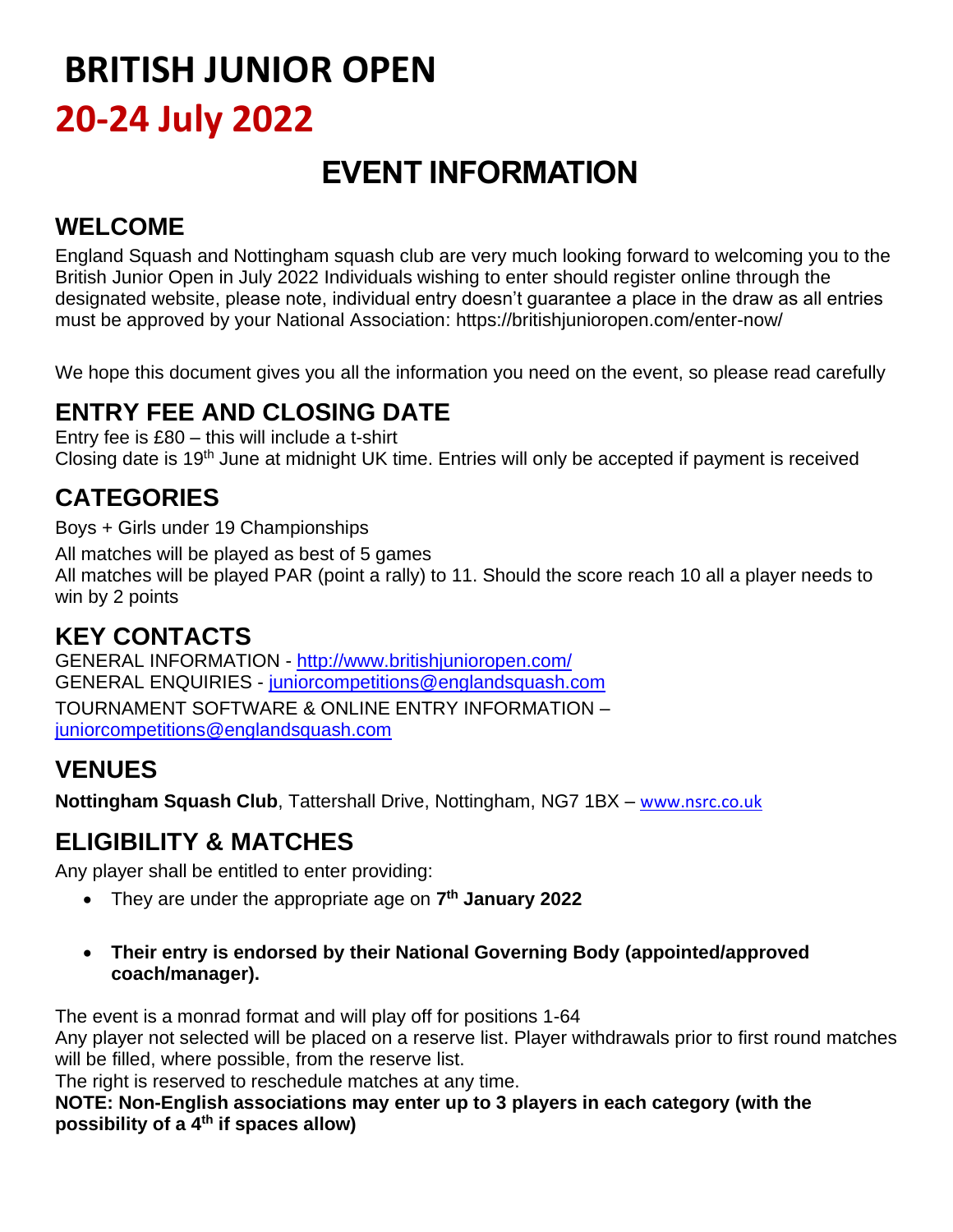## **BRITISH JUNIOR OPEN 20-24 July 2022**

#### Additional International Entries

If any draw is incomplete at the closing date, the organising committee will add players from the reserve list of participating nations already submitted on the group entry form in addition to the guaranteed 3 players, so please include more than 3 if you are interested in sending more players.

The reserve player list will be seeded and spaces will be filled by taking the highest ranked player from each nation on a rotation basis, i.e. if there are three spaces, the highest seeded players from three different nations will be added to the draw.

#### **STREAMING AND SOCIAL MEDIA**

Please follow our Facebook page leading up to the event which will have lots of information on daily (British Junior Open) @bjosquash

By entering this event you agree to appear in images and social media posts as well as being streamed

#### **RULES**

| Refereeing                      | As an event we will have referees, though all players may be asked to mark<br>and referee some matches (at the direction of the Tournament Organisers<br>at the venue).                                                                                                                                                                     |
|---------------------------------|---------------------------------------------------------------------------------------------------------------------------------------------------------------------------------------------------------------------------------------------------------------------------------------------------------------------------------------------|
| Squash<br><b>Ball</b>           | The Dunlop Pro XX will be the official match squash ball                                                                                                                                                                                                                                                                                    |
| <b>Insurance</b>                | Although the venue has full public liability insurance cover, players enter<br>and play in the British Junior Open at their own risk. England Squash will<br>not accept responsibility for any injury arising from participating in the<br>tournament. Competitors must arrange their own personal insurance to<br>cover illness and injury |
| <b>Eye</b><br><b>Protection</b> | Under WSF and England Squash rules, all players 18 and under must wear<br>approved eye protection when competing during the event, this includes<br>during the warm-up. Players will not be allowed to compete without<br>approved eye protection and checks may be made<br><b>British Standard BS7930</b>                                  |
| Draw                            | Draws will be released on $7th$ July. We anticipate the following draw sizes:<br>$Gu19 - 64$<br>$Bu19 - 64$                                                                                                                                                                                                                                 |